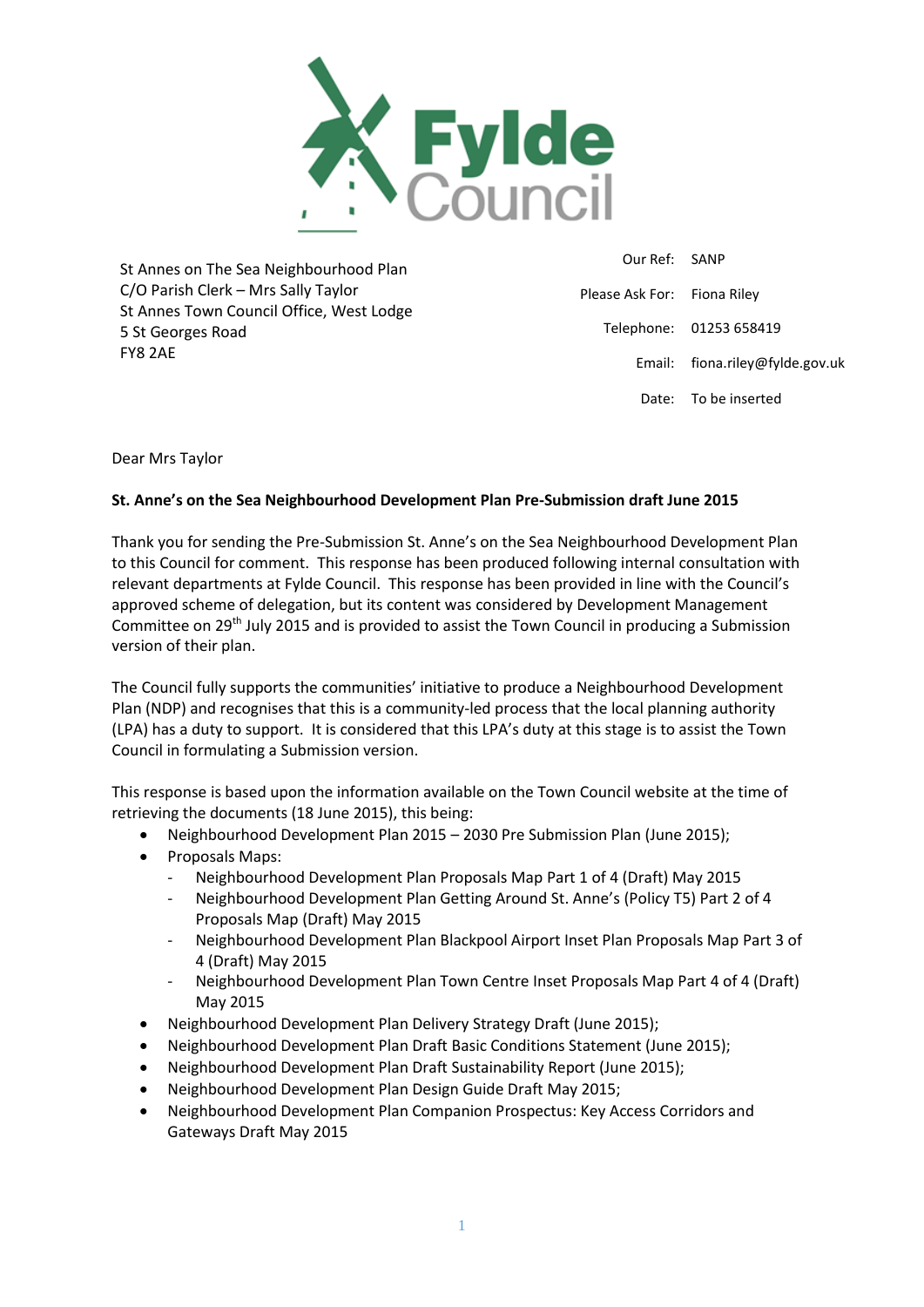This Council generally supports the Town Councils aspirations for the development of St. Anne's and congratulate the Town Council in reaching the Pre Submission stage in the neighbourhood planning process. This response is generally supportive and the suggestions set out in this report are intended to help the draft Plan to progress through the examination process and forward to referendum.

This response considers the operation of the draft Plan in recognition that the LPA would become the main user of the document, as the made (adopted) Plan would form part of the statutory development plan, to be used to direct appropriate development and when determining planning applications for that area of Fylde.

The NPPG (Reference IS: 41-041-20140306) says *policies in a neighbourhood plan should be clear and unambiguous. It should be drafted with sufficient clarity that a decision maker can apply it consistently and with confidence when determining planning applications. It should be concise, precise and supported by appropriate evidence. It should be distinct to reflect and respond to the unique characteristics and planning context of the specific neighbourhood area for which it has been prepared.*

To assist with the development of the Plan to a workable document, this response focuses on overarching areas of concern in order to ensure the operation of the future policies are not hindered by any uncertainties over meaning, the intent or conflict with guidance and policies. This Council wishes to continue to work positively with the Town Council and it anticipates that focused workshop meetings between relevant Fylde Council officers and representatives of the Town Council could help to address the concerns. The eventual content of the plan and whether to take the comments on board ultimately rest with the Town Council.

### **Operation of the policies**

The draft Plan is very aspirational, it is ambitious and covers many topic areas. It is considered that the draft Plan contains aspirational, land use and criteria based policies.

As a consequence of the ambitious nature of the draft Plan which covers many areas, some policies appear to be rather vague and aspirational so that they can become meaningless. There are some areas within the draft Plan that require further explanation and justification in the policy and supporting text, including reference to appropriate evidence to justify such a policy approach/requirement. There are some policies which may not necessarily achieve what they are perhaps intended to address, and there is also a need to refine policy wording and inconstancies / conflicts. This is important as the document would form part of the statutory development plan and would need to stand up to scrutiny by developers and Inspectors at Planning Appeals. In contrast, there are some policies that this Council considers to be over prescriptive and do not offer sufficient flexibility to allow for an overall better planning outcome.

The draft Plan contains some policies that confuse the information that should be submitted with a planning application (and so placed in a validation checklist) with the requirements that will be used to determine the application. Furthermore, the information to be submitted in support of an application as set out in the draft Plan is not consistent in its approach, with differing criteria thresholds applied. It is considered that a more consistent approach to thresholds would provide for the easier operation of the plan.

### **Developer Contributions / Viability**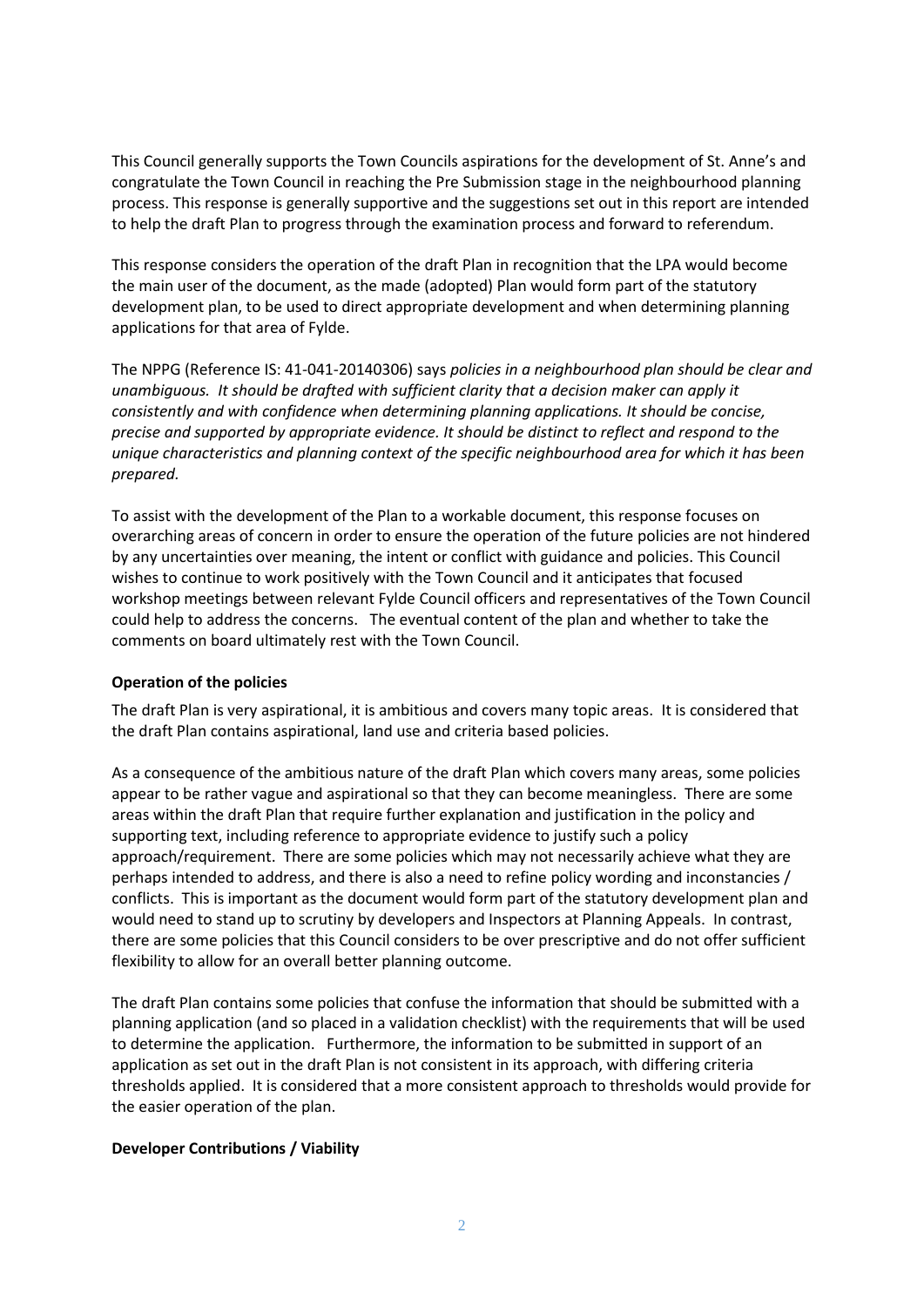Paragraph 173 of the NPPF requires the plan to be deliverable and viable. There are many policies within the draft Plan that seek developer contributions for infrastructure provision and / or enhancements. These policies are not consistent in their approach and in their current form, this Council would find the policies difficult to implement. Draft Plan Policy DEL1 sets out an overall policy for seeking developer contributions, it is recommended that this section of the document should bring all relevant developer contribution policies and/or criteria's together to clearly set out the type of developments it applies to and at what scale. There are also inconsistencies in the approach for seeking contributions within the policies e.g. Section 106 and via the Community Infrastructure Levy.

The draft Plan places extra burdens on developers compared to that operated through the current saved polices and those proposed in the emerging Local Plan, which have been subjected to viability testing. The justification of policies in the draft Plan therefore need to be bolstered so that it can stand up to scrutiny by developers and Inspectors at Planning Appeals. Developer contributions should not be responsible for stalling development (as set out in paragraph 205) and it is recommended that policy DEL1 includes a viability test. The thresholds for contributions may also need to be reviewed.

Some of the policies in the draft Plan have particular requirements for viability testing and independent assessments to prevent the loss of specific existing land and / or buildings. The policies are not considered to provide sufficient information on this process and some of the requirements appear unrealistic and onerous for some scales of development that this may be applicable to.

### **Local Green Spaces**

Neighbourhood Plans can designate land as Local Green Space, to restrict development other than in very special circumstances (paragraph 76, NPPF). The policy for managing these spaces should be consistent with Green Belt policy (paragraph 78, NPPF). The draft Plan Policy ENV7 designates 35 Local Green Space's and Policy ENV2 in the draft Plan seeks to protect open spaces, recreational facilities and Local Green Space. The approach to Local Green Space designation in the draft Plan appears to go beyond the approach set out in paragraph 77 of the NPPF, which states that *"designation will not be appropriate for most green areas or open space"* as the proposal map appears to designate the majority of green and open spaces to provide an additional tier of policy protection. The majority of the proposed Local Green Space designations already have existing policy protection, either through saved local plan policies and/or other relevant legislation.

This Council is the owner (wholly or partly) of 19 of the 35 proposed Local Green Spaces. As the custodian, the Council considered that it is capable of adequately protecting its sites and there is adequate existing protection. For proposed Local Green Space's designated for recreational value, this recreational value could be transferred to another site where equivalent or enhanced facilities are provided, this would also apply to privately owned sites. The Council is concerned as to whether the extra tier of policy protection offered through the Local Green Space designation would prevent opportunities for appropriate development at the sites, such as new changing facilities and sport provision.

This Council would welcome the opportunity to explore with the Town Council whether the proposed additional tier of policy protection is required, whether this is required for all of the proposed sites and to explore specifically how this designation and policy ENV2 operates.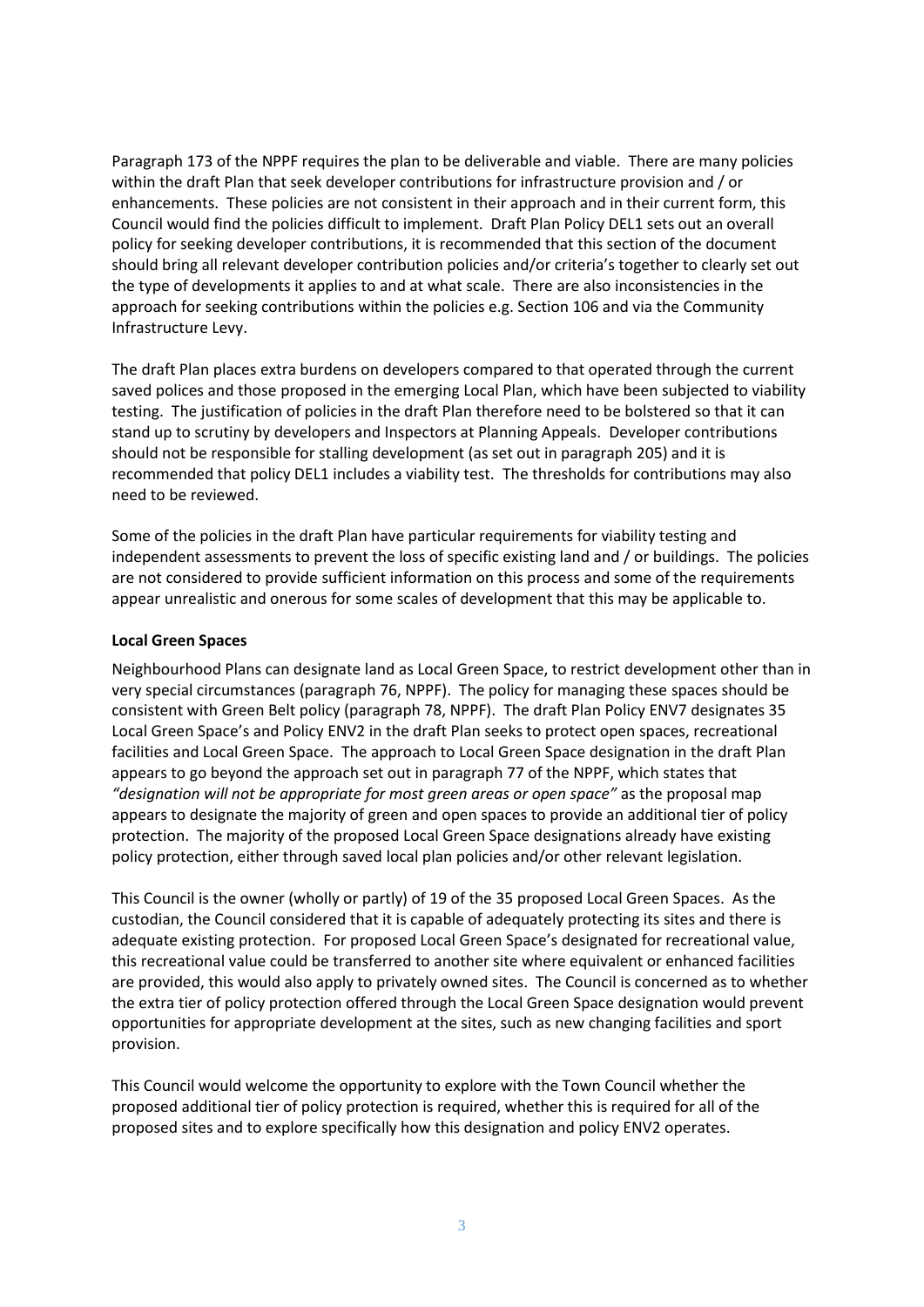### **Design and Guidance**

In regards to design, the draft Plan and particularly the Design Guide contain some useful material. The draft documents, in particular the Design Guide refers to a variety of sources of guidance. It is important to ensure that there are not too many competing and / or contradictory messages that may occur through the varying approaches set out in this range of guidance. This can be confusing and difficult for this Council to implement and manage in practice.

This Council considers that there are a number of extant guidance notes and policy documents that need to be cross referenced in the draft Design Guide and that this guidance is brought out more strongly in the draft Plan's policies and supporting text. This includes guidance such as the 2020 Vision, including the 'Good Place Guide' that sets out design principles. It is considered that there should be greater reference to Building for Life 12 (particularly in the draft Plan), this would be beneficial as this will be used by the Council, in coordination with the Design Guide, in discussion with developer's potential proposals. There is also very little reference to the Regeneration Strategy and its associated initiatives for the town centre, which still has a number of stages before its completion.

There are a number of other documents that the draft Plan and associated documents should be reflecting. This includes documents such as this Council's Heritage Strategy as this in turn relates to the importance of other guidance - for example that produced by Historic England e.g. Constructive Conservation. This also includes documents, such as Local Transport Plan (LTP), Fylde Coast Highways and Transport Master Plan and the Fylde Coastal Strategy that should be reflected and appropriately cross referred to in the draft Plan and associated documents.

# **General Conformity**

The draft Plan states that it complies with the policies in the NPPF, the saved local plan and emerging local plan. It is recognised that this test is one of general conformity rather than complete conformity. It is acknowledged that although the draft NDP will not be tested against the policies in an emerging Local Plan, the Town Council should be mindful of the relationship between the emerging strategic policies of the Local Plan and their draft Plan.

There are some policies in the draft Plan which duplicate saved Local Plan policies that it is intended will be taken forward in the emerging Local Plan (which will supersede the saved policies once adopted).

Following a review of the draft Plan and supporting information, the LPA considers there to be some potential areas of conflict that should be further explored. If these matters are unable to be resolved, and the Town Council considers that such a departure is justified in light of the local situation in St. Anne's on the Sea, it may be the case that justification for this approach should be provided to reassure the Examiner. There are also some potential conflicts with General Permitted Development Order and national guidance / standards which should be further explored.

### **Proposals Map**

The LPA supports the Town Councils inclusion of four proposals maps to illustrate the policies within the NDP, the Design Guide and Companion Prospectus.